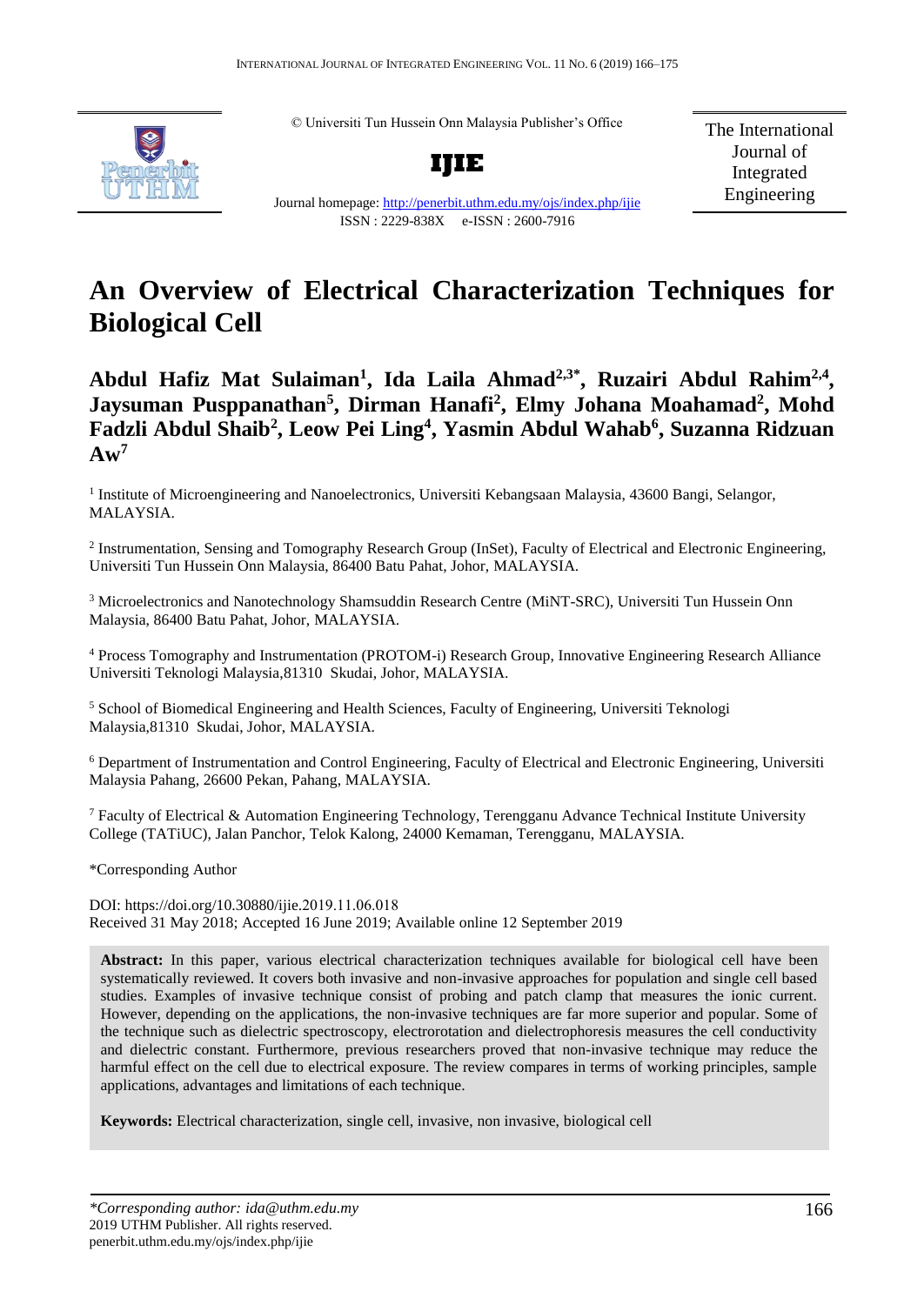# **1. Introduction**

Electrical measurement with respect to cell properties can be performed either using population based or single cell-based investigation. Population based studies has been conventionally used in clinical and research setting had started since 1925 when the property of blood cells in a suspension can be determined by measuring the sample capacitance [1, 2]. This shows the potential of applying electrical measurement to study the biological cell properties. Few decades after, the growth on population measurement techniques have revolutionized automated devices concerning biological material. However, population based measurement were inaccurate due to the heterogeneity of the cells. Each cell with different shape and size for example possess different properties [3]. Furthermore, they also react differently towards similar stimuli thus causing larger room of error during measurement.

Single cell measurement offers a more accurate approach while probing for each individual cell response when exposed to certain stimuli [4, 5]. Researchers have developed various techniques to realize single cell measurement at cheaper costs and more portable platform. In this review, the discussions will be limited to population techniques in order to provide in depth understanding towards the fundamental concept and underlying theories. Nonetheless, an introduction towards single cell electrical characterization will be introduced in section 3.0.

#### **2. Biological Cells Electrical Properties Measurement Techniques Structure**

Several methods have been used in measuring electrical properties of single cell i.e. dielectric spectroscopy, electrorotation, dielectrophoresis, patch-clamp, and probing. Each of the techniques is measuring different single cell electrical properties and can be categorized by invasive method and non-invasive. Table 1 summarized the technique for single cell electrical properties measurement. Some of the techniques were measuring the same single cell electrical properties, i.e. dielectric constant and conductivity.

| Transfer cicetifical measurement techniques |                                                                 |                                        |
|---------------------------------------------|-----------------------------------------------------------------|----------------------------------------|
| Approach                                    | <b>Technique</b>                                                | <b>Measured</b><br><b>Properties</b>   |
| Non-invasive                                | Dielectric Spectroscopy<br>Electrorotation<br>Dielectrophoresis | Dielectric<br>constant<br>Conductivity |
| Invasive                                    | Patch-clamp<br>Probing                                          | Ionic current<br>Current               |

**Table 1 - Available electrical measurement techniques**

# **2.1 Dielectric Spectroscopy**

Dielectric spectroscopy also known as impedance spectroscopy is a technique where an impedance response of a biological suspension is being measured when applying an alternating current (AC) excitation signal. This technique uses a measurement cell of either two, three or four electrodes where the biological suspension is held [6]. When a small AC voltage,  $\tilde{U}(j\omega)$  is applied between the electrodes, the electrical current response,  $\tilde{I}(j\omega)$  passing through the suspension is measured which in a form of frequency function to give the electrical properties of the particle or cell. The complex impedance of the response [6] can be described by equation (1) given as:

$$
\tilde{Z}(j\omega) = \frac{\tilde{v}(j\omega)}{\tilde{l}(j\omega)} = \tilde{Z}_{RE} + j\tilde{Z}_{IM} \quad (1)
$$

where  $\tilde{Z}_{RE}$  is the real part or resistance and  $\tilde{Z}_{IM}$  is the imaginary part or reactance of the complex impedance. For a spherical particle in a dilute suspension at a low volume fraction, the Maxwell mixture equation (please refer [7] for derivation) gives the steady state value of the equivalent complex permittivity mixture of suspending medium and particle is described by equation (2) given as:

$$
\tilde{\varepsilon}_{mix} = \tilde{\varepsilon}_{mix} \frac{1 + 2\Phi \tilde{f}_{CM}}{1 - \Phi \tilde{f}_{CM}} \tag{2}
$$

where  $\Phi$  is the volume fraction or the ratio of the particle volume to the sensing area volume and  $\bar{f}_{CM}$  is the Claus-Mossotti factor which can be described in equation (3) given as:

$$
\tilde{f}_{CM} = \frac{\tilde{s}_p - \tilde{s}_m}{\tilde{s}_p + 2\tilde{s}_m} \tag{3}
$$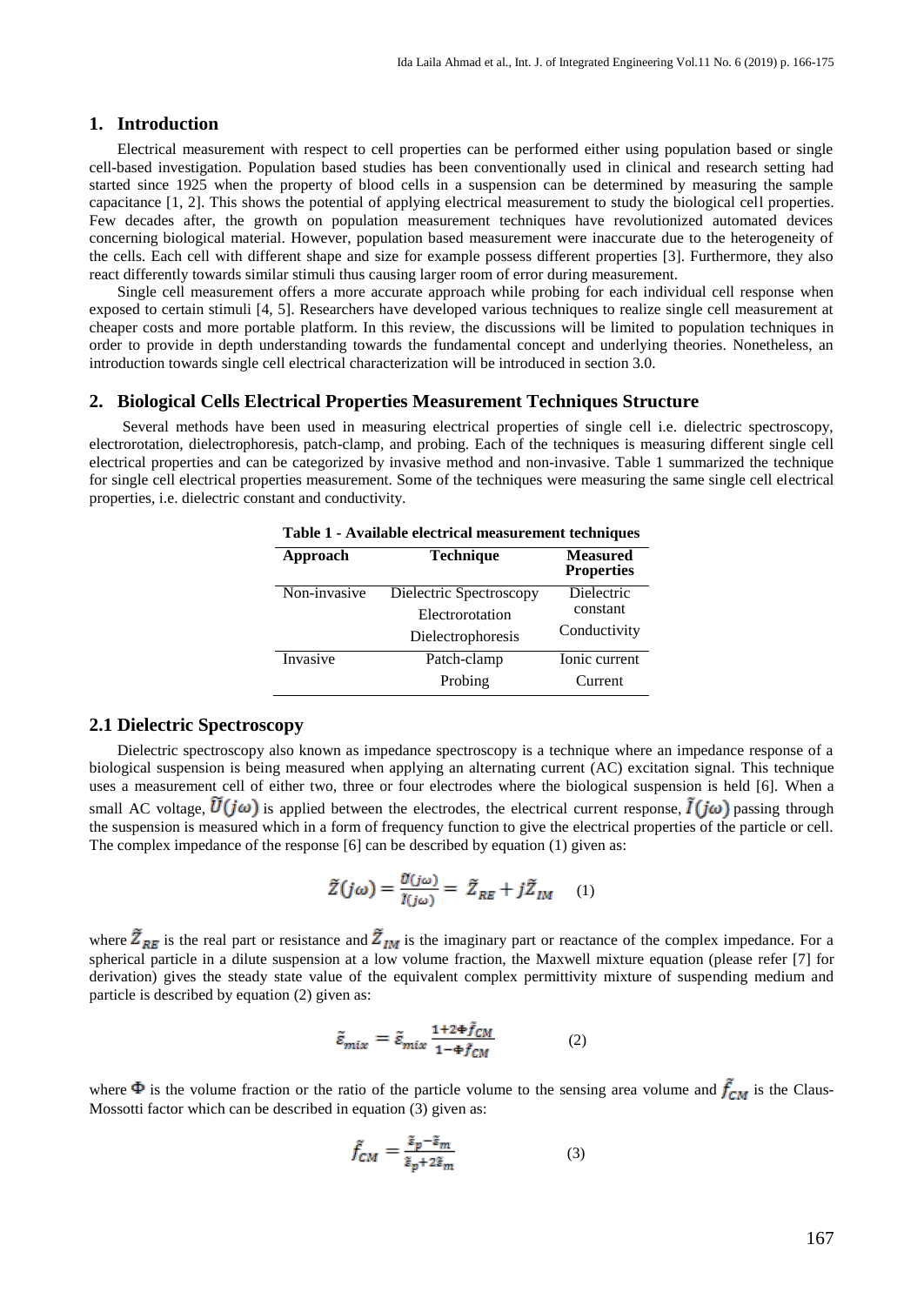where  $\tilde{\varepsilon}_p$  and  $\tilde{\varepsilon}_m$  are the complex permittivity of a particle and medium respectively. Complex permittivity is described in equation (4) given as:

$$
\widetilde{\varepsilon} = \varepsilon - j\frac{\sigma}{\omega} \tag{4}
$$

where  $j = \sqrt{-1}$ ,  $\varepsilon$  is the permittivity and  $\sigma$  is the conductivity.

Complex impedance of the mixture of particle and suspending medium is then described by equation (5) given as:

$$
\tilde{Z}_{mix} = \frac{1}{j\omega \tilde{c}_{mix}}\tag{5}
$$

where  $\vec{C}_{mix}$  is the complex capacitance of the mixture. This technique is able to calculate single cell dielectric properties i.e. dielectric constant and conductivity without damaging the cells (non-invasive). Fig. 1 shows the dielectric spectroscopy technique.



**Fig. 1 - Overview of Dielectric Spectroscopy technique**

Dielectric spectroscopy has been numerously used by previous researchers with additional improvement on the techniques, for example simultaneous measurement on other properties, determination of mechanical properties [9-11], for medical diagnosis such as cancer detection [12,13]. By realizing some limitations on the current measurement technique, improvement was made in terms of precise positioning between particles of interest and placement of electrodes. Fig. 2 shows the improved measurement technique on dielectric spectroscopy. Even though the cells are now being tested individually, the measurement differences between with and without cells is too small and unobservable for a comparison [8].



**Fig. 2 - Single cell dielectric spectroscopy integrated with flow cytometry**

# **2.2 Electrorotation**

Electrorotation (ROT) is a technique that measure single cell electrical properties based on rotational speed of a particle when subjected to a rotating electric field. This electric field is produced by four electrodes which position in a square arrangement and each of the electrodes is connected to an AC signal generator which has a phase difference of 90º. Fig. 3 shows the overview of the electrorotation techniques. A suspended particle or cell will experience torque when exposed to a rotating electric field as a result of Maxwell–Wagner polarization. Fig. 4 shows how a particle is being polarized.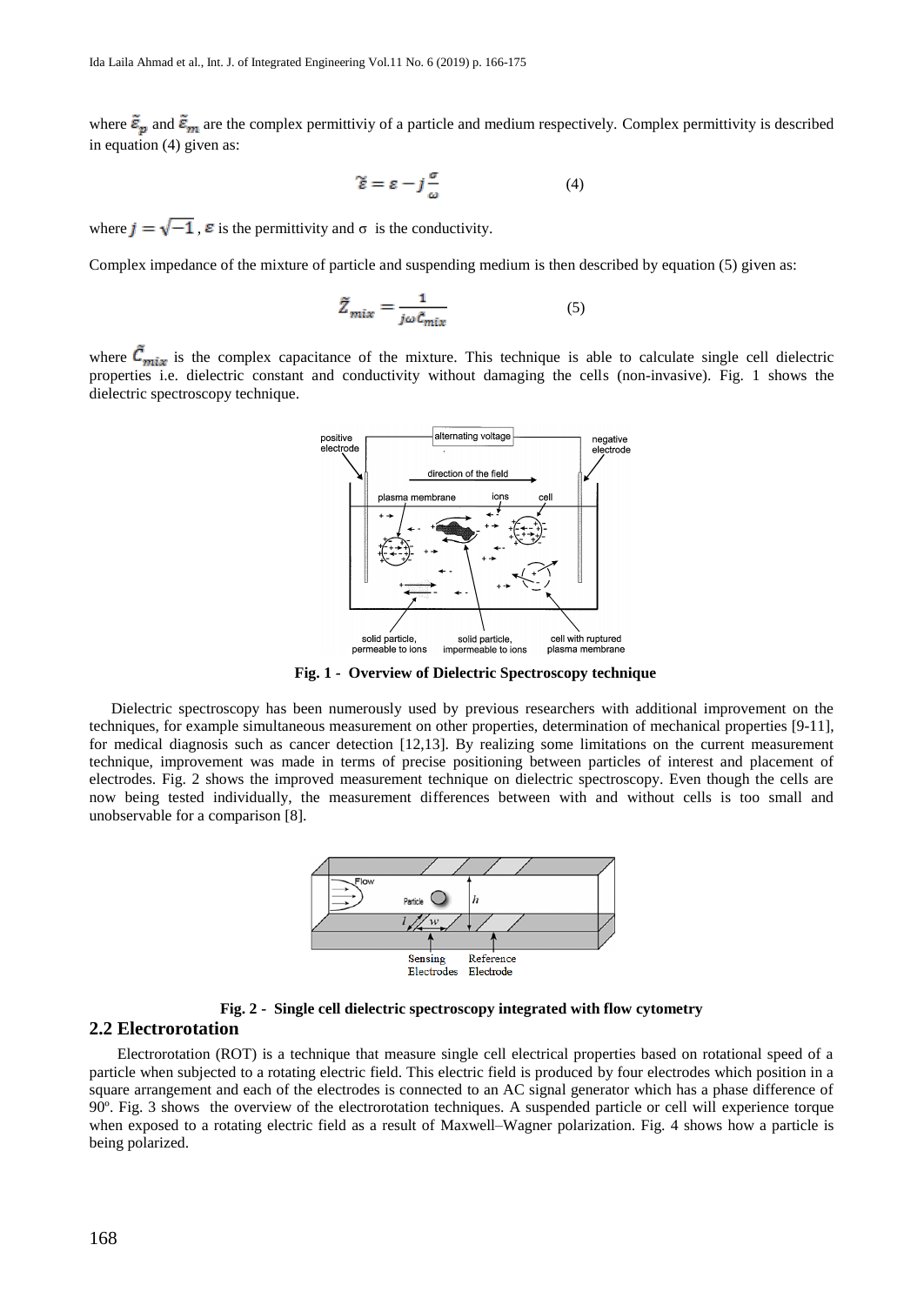

**Fig. 3 - Overview of electrorotation technique** 



**Fig. 4 - Polarization effect on a particle** 

The torque can be described by equation (6) given as:

$$
Im[\tilde{f}_{CM}]|E|^2\tag{6}
$$

where E is the electric field and  $Im[\tilde{f}_{CM}]$  is the imaginary part of the Claus-Mossotti factor. Proportionality between torque and the imaginary part of the Claus-Mossotti factor can be used to calculate dielectric properties of a cell. The torque is measured indirectly by analysing the rotation rate of the particle described by equation (7) given as:

$$
R_{ROT}(\omega) = -\frac{\varepsilon_m Im[\tilde{f}_{CM}] |E^2|}{2\eta} K \qquad (7)
$$

where  $\eta$  is the viscosity of the suspending medium and *K* is the scaling factor. The rotation rate of the particle is measured using a microscope and a stopwatch. The measured value is fitted to a mathematical expression of physical cell models for specific single cell dielectric properties [14].

Electrorotation is able to measure cell membrane permittivity and cytoplasm conductivity [15]. However, there are several drawbacks with the technique. This technique relies on mathematical models for single cell. Many models have been proposed to calculate the electrorotational torque acting on a cell in a rotating electric field which then used to relate with cell membrane permittivity and cytoplasm conductivity [16-21]. Furthermore, ROT requires skilled operator for the measurement to be successfully performed. Positioning a micro scale particle in the middle of a rotating electric field is time consuming and labour intensive process. Hence, low throughput data are obtained. Alignment of particles is important due to the fact of irregular shape of biological samples. Spherical and non-spherical object will cause the induced dipole moment to be different due to the alignment with uniform electric field. This torque is always in parallel with one of the axes generated by the object shape.

Generally, the longest axis that is parallel to the field is stable. However, it is a good point to note that alignment and stability both are frequency dependent aspect. Hence, the generalization of longest axis exhibits the most stable field can no longer be applied. Rotational rate measurement is based on optical observation which has the potential of human error. In an effort to improve the technique, ROT technique has been integrated with computer imaging system and microchip for better observation and particle positioning as shown by Fig. 5 [22].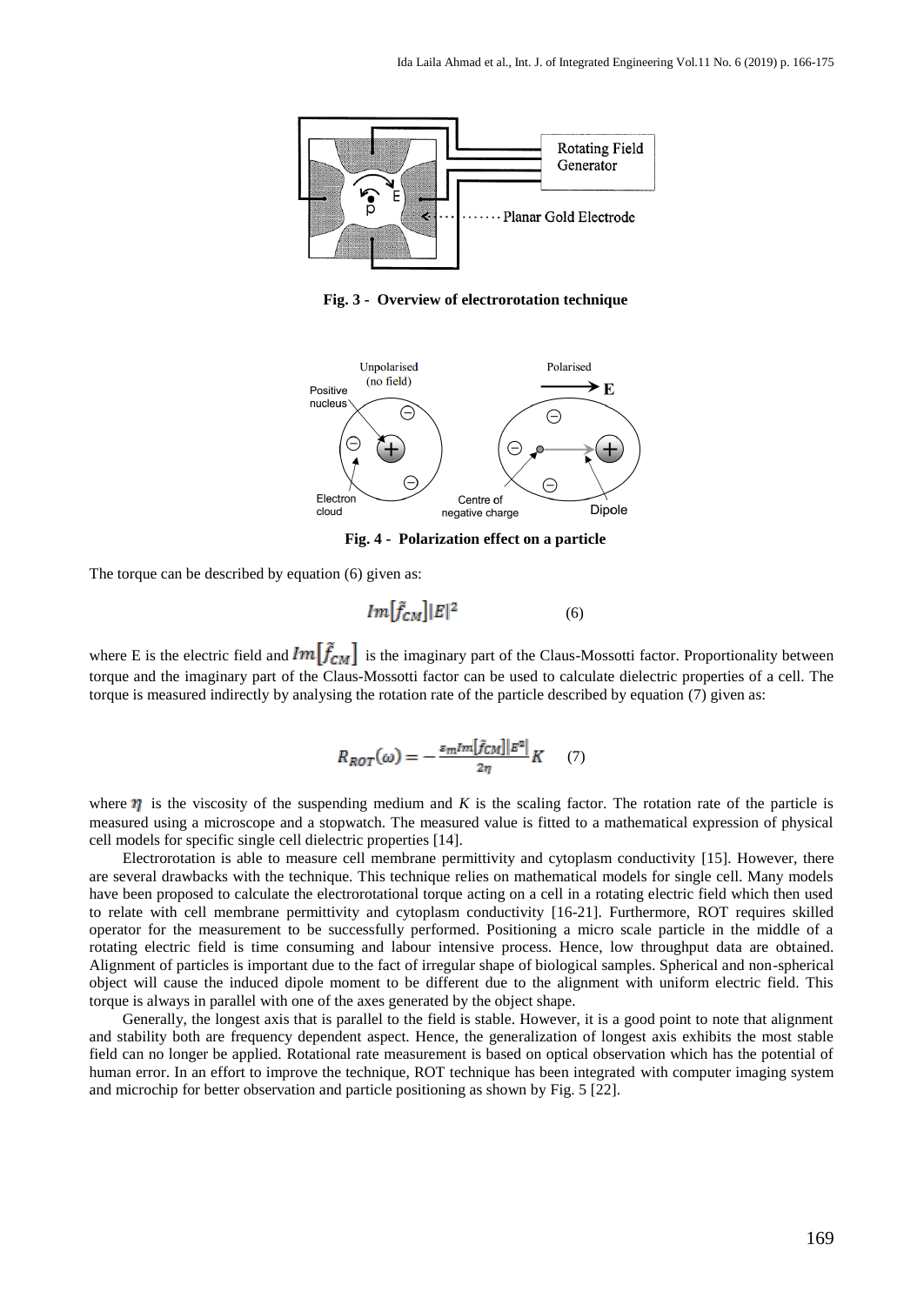

**Fig. 5 - Improvement on electrorotation (ROT) technique [22]**

# **2.3 Dielectrophoresis**

Similar with electrorotation, dielectrophoresis (DEP) utilize an AC electric field but the field is nonuniform and the particles move in a translational motion. Fig. 6 shows how a polarized particle reacts to nonuniform electric field intensity. Due to the electric field the particle moves according its polarization intensity. In short, particle with high polarization will move toward the high intensity electric field and vice versa.



**Fig. 6 - Dielectrophoresis technique**

In DEP , force acting on a particle can be approximated using equation (8) given as:

$$
\langle F_{\text{DEP}} \rangle = \pi \epsilon_{\text{m}} r^3 \text{Re} [\tilde{f}_{\text{CM}}] \nabla |E|^2 \tag{8}
$$

Where  $\varepsilon_m$  is the permittivity of the medium, r is the radius,  $Re[\tilde{f}_{CM}]$  is the real part of Claus-Mossotti fraction. Claus-Mossoti fraction equation which can be used determine particle movement direction.

Positive dielectrophoresis (pDEP) is defined for a particle that is more polarizable than the medium,  $\binom{6}{5}$  ( $Re[\tilde{f}_{CM}] > 0$ ) and attracted to the high intensity electric field regions. On the contrary, negative dielectrophoresis (nDEP) is defined for a particle that is less polarisable than the medium,  $(Re[\tilde{f}_{CM}]<0)$  and attracted to the low intensity electric field regions. In practical, particle movement in a suspension is influenced by Brownian motion and it is difficult to measure DEP force directly [23]. However, the problem can be solved by measuring DEP crossover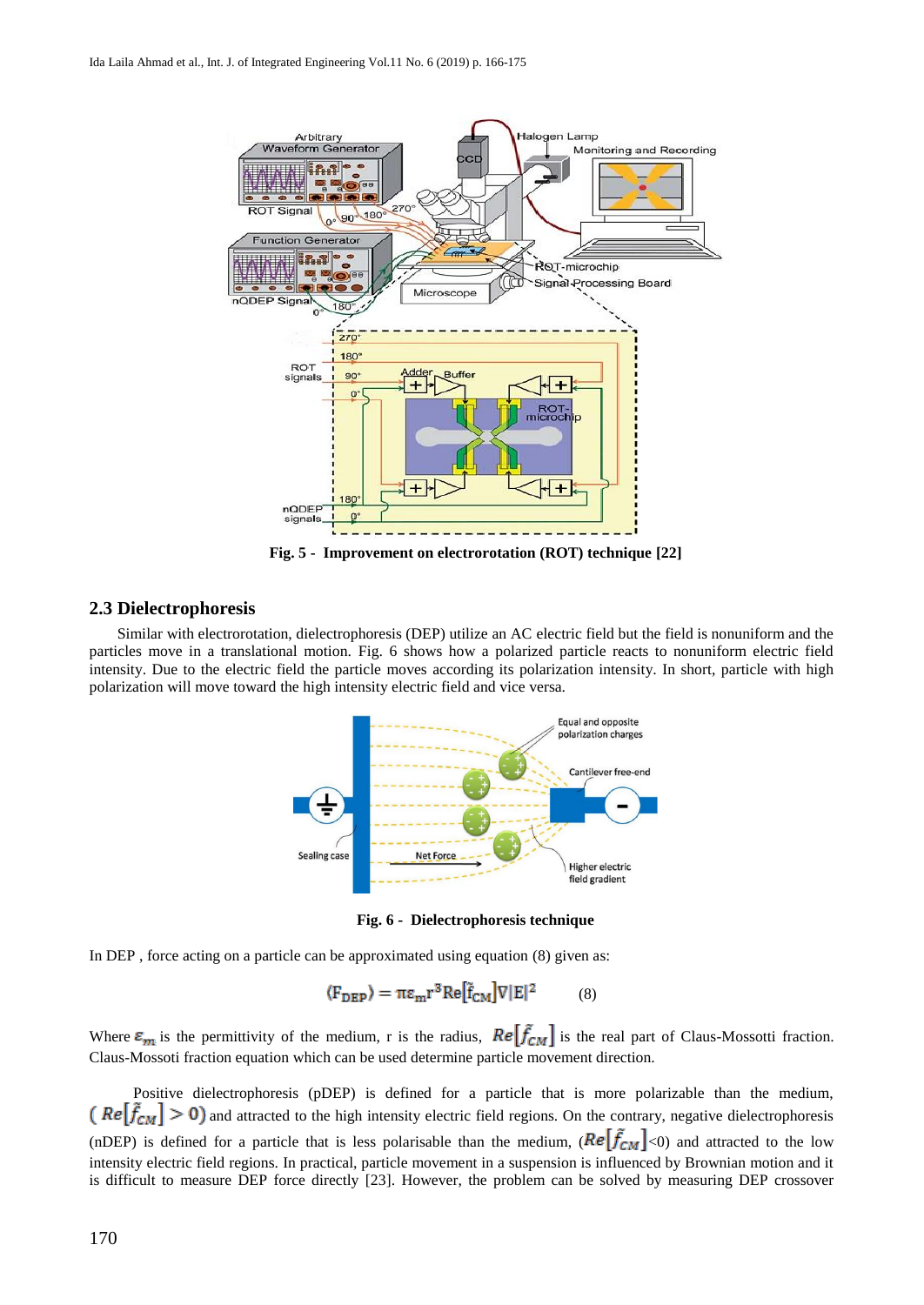frequency. DEP cross over frequency is a transient frequency where pDEP change to nDEP. This frequency is can be written in term of the conductance and membrane capacitance of the cell by using the simplified shell model for a biological cell which can be described in equation (9) given as:

$$
f_{cross} = \frac{\sqrt{2}}{\text{snr} c_{mem}} \sqrt{(4\sigma_m - rG_{mem})^2 - 9r^2 G_{mem}^2} \tag{9}
$$

where  $f_{cross}$  is the crossover frequency,  $\sigma_m$  is the medium electrical conductivity, r is the radius,  $C_{mem}$  and are the capacitance and conductance of the membrane, respectively. Basically, drawbacks for DEP is similar with ROT i.e. labour intensive, time consuming process, and require a complete representation model of a which involve complex mathematical calculation. Combination of electrorotation spectrum and dielectrophoresis force can provide a unique and significant measurement on the single cell dielectrophoresis [24]. Beside characterizing single cell electrical properties, DEP has been used widely in single particle manipulation (sort, isolate, and trap) [25-27] and separation [28].

# **2.4 Patch-clamp**

Patch-clamp is a technique where the cellular ion channel is being characterized. Ion channel plays a major role in the cell signaling, i.e. propagation and modulation of muscle and nerve cells. Fig. 7 shows the overview of the patchclamp technique. In the conventional method, a cell membrane patch is being sucked into a micropipette to form a high electrical resistance. Then, the ionic current flow through ion channel is being measured.



**Fig. 7 - Conventional Patch-clamp technique**

This technique requires high precision which is a laborious task and low throughput rate. Skilled operator is required to move the tip of the micropipette over the single cell using micromanipulator and sucking the cell membrane without damaging the whole cell. This delicate process was done under an optical microscope. However, an improvement on the patch-clamp technique has been made by integrating with chip-based devices [29-39]. Fg. 8 shows an example of the improved version of the patch - clamp technique. The technique has been integrated with Micro-Electrical-Mechanical system for better cell immobilization and reduces labour works.



**Fig. 8 - Patch-clamp in a Micro-Electrical-Mechanical system (MEMS) chip**

Even though the technique has reduced labour requirement but it creates a new problem related to current leakage. The so called 'Gigaseal' is difficult to achieve when the chip is intended for higher throughput rate measurement. This problem interferes with the measurement stability when the current does not flow through the ion channel but through suspending medium instead. The main drawback for patch-clamp technique is the invasive approach where cell membrane is intentionally disrupted, and thus the same cell cannot be used for multiple types of measurements or long-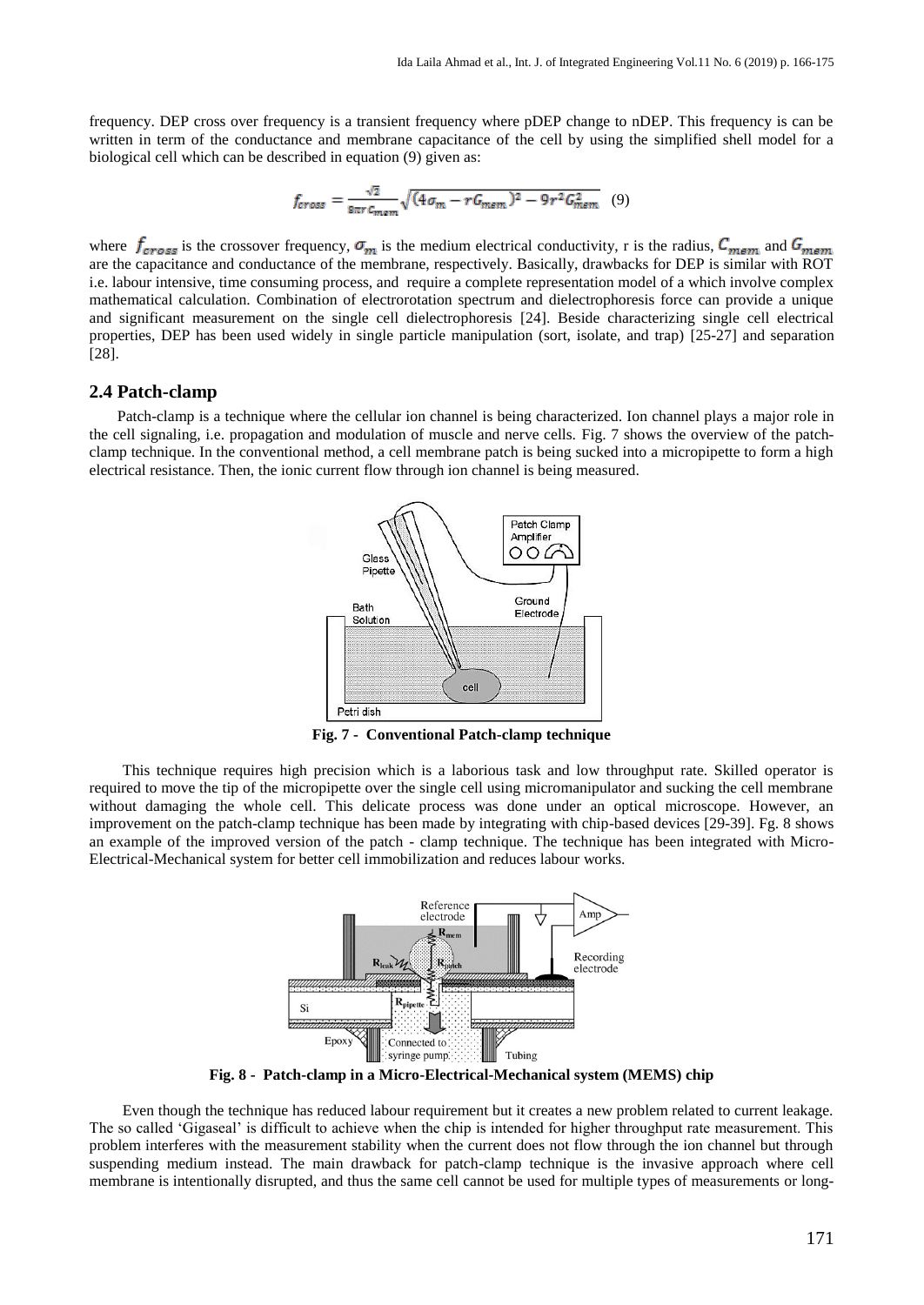term study. Practically, this technique has been mostly used in the study of electrophysiological cell properties, i.e. the characterization of the kinetics and steady-state effects of toxins.

# **3. Single Cell Electrical Characterization using Probing Technique**

Probing is a new novel technique for single cell electrical measurement proposed by M. R. Ahmad et al. in 2009 [40]. Basically, this technique measure current flow passing through the single cell intracellular region, i.e. cytoplasm when a series of single pulse direct current (DC) voltage is applied through a pair of nanoprobe or also known as dual nanoprobe. Fig. 9 shows the overview of probing technique.



**Fig. 9 - Single cell electrical measurements using dual nanoprobe**

Single cell intracellular electrical measurement is performed by penetrating the cell wall and membrane layer of the cell to reach the cytoplasm part without cell bursting or exploding. This is achieved thanks to the size of the probe which is relatively smaller than the tested cells and a skilled operator for navigating the probe. The measurement is conducted inside an Environmental-Scanning Electron Microscopy (E-SEM). E-SEM is built for high resolution observation and capable to preserve the cell native state even when the cell is moving out of its buffer. Fig. 10 shows the manual Nano Manipulator under E-SEM system.



**Fig. 10 - Manual Nano Manipulator under E-SEM(Environmental Scanning Microscopy)**

Dual nanoprobe probing-based technique has been tested on *W303* wild yeast cell. Interestingly, even though the approach is invasive the cell is able to recover from small wounds. Hence, the same cell can be used for a long term or multiple measurement study. The technique does not use complex single cell electrical model because only cytoplasm electrical properties is being measured. However, there are several drawbacks with the technique.

Probing using dual nanoprobe is a laborious, time consuming, and low throughput rate measurement. Highly skilled operator is needed to navigate dual nanoprobe to a suitable single cell sample on a substrate using nano resolution manipulator. Then, the operator need to carefully penetrate the cell wall using the dual nanoprobe without bursting the cell. The whole process takes a lot of time for a successful single cell electrical measurement and is not suitable for the cell type that has a short life span. Therefore, only a small number of single cell measurement data can be collected in a period of time. The labour works can be reduced by integrating with a microfluidic chip. However, the research on the technique improvement is still at an early stage of the research [41,42].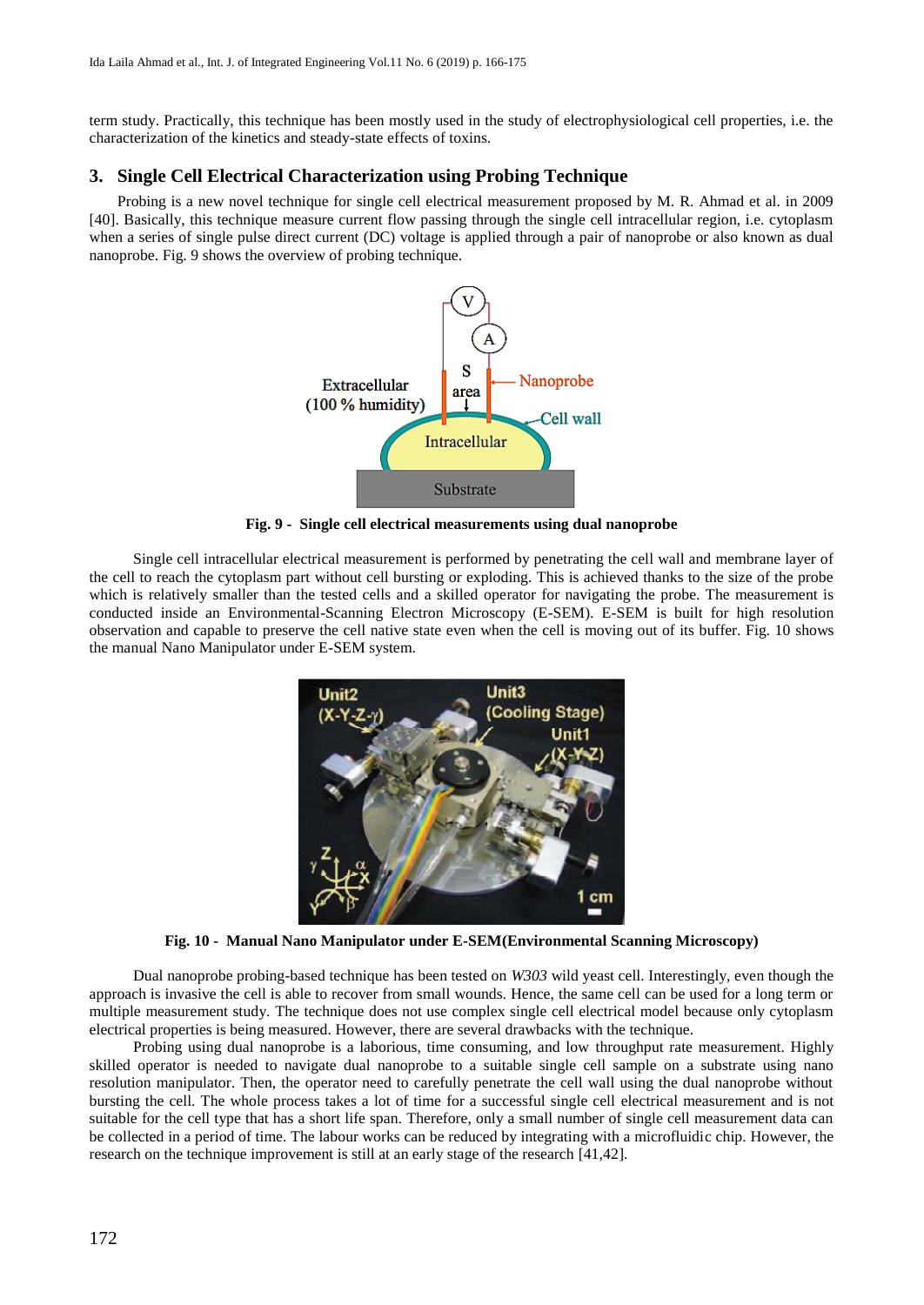One of the applications for this technique is single cell viability detection which aims to tackle the disadvantages of conventional fluorescent-dye based method, i.e. qualitative and slow result processing. The dual nanoprobe technique is able to achieve instantaneous and quantitative results without using any chemical reagent. Since this technique is at an early stage of development, the application is limited. However, it has the potential to be improved for single cell electrical properties characterization, i.e. cytoplasm conductivity.

# **4. Summary**

The available methods for biological cell electrical characterization have been thoroughly presented. The results obtained from this investigation may lead to various correlations especially in disease diagnosis and disease progression [4]. All techniques have two common drawbacks which are slow throughput rate and labour intensive. In effort to overcome the mentioned problems, single cell electrical characterization has been introduced. This technique offer more accurate properties determination and can be conducted at much lower costs. Meanwhile, techniques based on electrokinetics, i.e. electorotation and dieletrophoresis, are commonly used in single cell manipulation [15]. The concept of the induced force on a particle when entering electric field without any physical contact makes it the preferred approach for single cell manipulation in preserving the cell physiology and viability. However, the technique suffers from limitations due to proper positioning and unwanted noise interference caused by the movement of tri-axial units towards the specimen placed on the cooling stage. In this regard, the integration of electrical characterization technique on a microfluidic platform may offer an excellent solution. Upon deployment of microfluidic technology, a more automated single cell electrical characterization procedures can be developed, hence better result can be obtained.

#### **Acknowledgement**

Authors wish to extend gratitude towards research collaborators who provide conducive research environment to inculcate further research effort. Special thanks to Microelectronics and Nanotechnology Shamsuddin Research Centre (MiNT-SRC), Universiti Tun Hussein Onn Malaysia for endless support. This research is funded by Universiti Tun Hussein Onn Malaysia Tier-1Grant (Vot No: H118).

# **References**

- [1] H. Fricke,. (1925). The Electric Capacity of Suspensions with Special Reference to Blood. The Journal of General Physiology, vol. 9, pp. 137-152.
- [2] X. Mu, W. Zheng, J. Sun, W. Zhang, and X. Jiang. (2013). Microfluidics for Manipulating Cells. Small, vol. 9, pp. 9-21.
- [3] M. R. Ahmad, M. Nakajima, S. Kojima, M. Homma, and T. Fukuda (2008). The Effects of Cell Sizes, Environmental Conditions, and Growth Phases on the Strength of Individual W303 Yeast Cells Inside ESEM. IEEE Transactions on NanoBioscience, vol. 7, pp. 185-193.
- [4] K. Asami, T. Hanai, and N. Koizumi (1976). Dielectric properties of yeast cells. Journal of Membrane Biology, vol. 28, pp. 169-180.
- [5] K. Asami (2002). Characterization of biological cells by dielectric spectroscopy. Journal of Non-Crystalline Solids, vol. 305, pp. 268-277.
- [6] M. Hywel, S. Tao, H. David, G. Shady, and G. G. Nicolas (2007). Single cell dielectric spectroscopy. Journal of Physics D: Applied Physics, vol. 40, pp. 61-70.
- [7] T. B. Jones. (1995). Electromechanics of Particles: Cambridge University Press.
- [8] M. Thein, F. Asphahani, A. Cheng, R. Buckmaster, M. Zhang, and J. Xu (2010). Response characteristics of single-cell impedance sensors employed with surface-modified microelectrodes. Biosensors and Bioelectronics, vol. 25, pp. 1963-1969.
- [9] H. Fricke (1924). A Mathematical Treatment of the Electrical Conductivity of Colloids and Cell Suspensions. The Journal of General Physiology vol. 6, pp. 375-384.
- [10] T. Noll and M. Biselli (1998). Dielectric spectroscopy in the cultivation of suspended and immobilized hybridoma cells. Journal of Biotechnology, vol. 63, pp. 187-198.
- [11] J. Chen, Y. Zheng, Q. Tan, Y. L. Zhang, J. Li, W. R. Geddie, et al. (2011). A microfluidic device for simultaneous electrical and mechanical measurements on single cells. Biomicrofluidics, vol. 5, p. 014113.
- [12] J. Chen, J. Li, and Y. Sun, (2012). Microfluidic Approaches for Cancer Cell Detection, Characterization, and Separation. Lab on a Chip, vol. 12, pp. 1753-1767.
- [13] Y. Cho, K. Hyun Soo, A. Bruno Frazier, Z. G. Chen, S. Dong Moon, and A. Han, (2009). Whole-Cell Impedance Analysis for Highly and Poorly Metastatic Cancer Cells. Journal of Microelectromechanical Systems, vol. 18, pp. 808-817.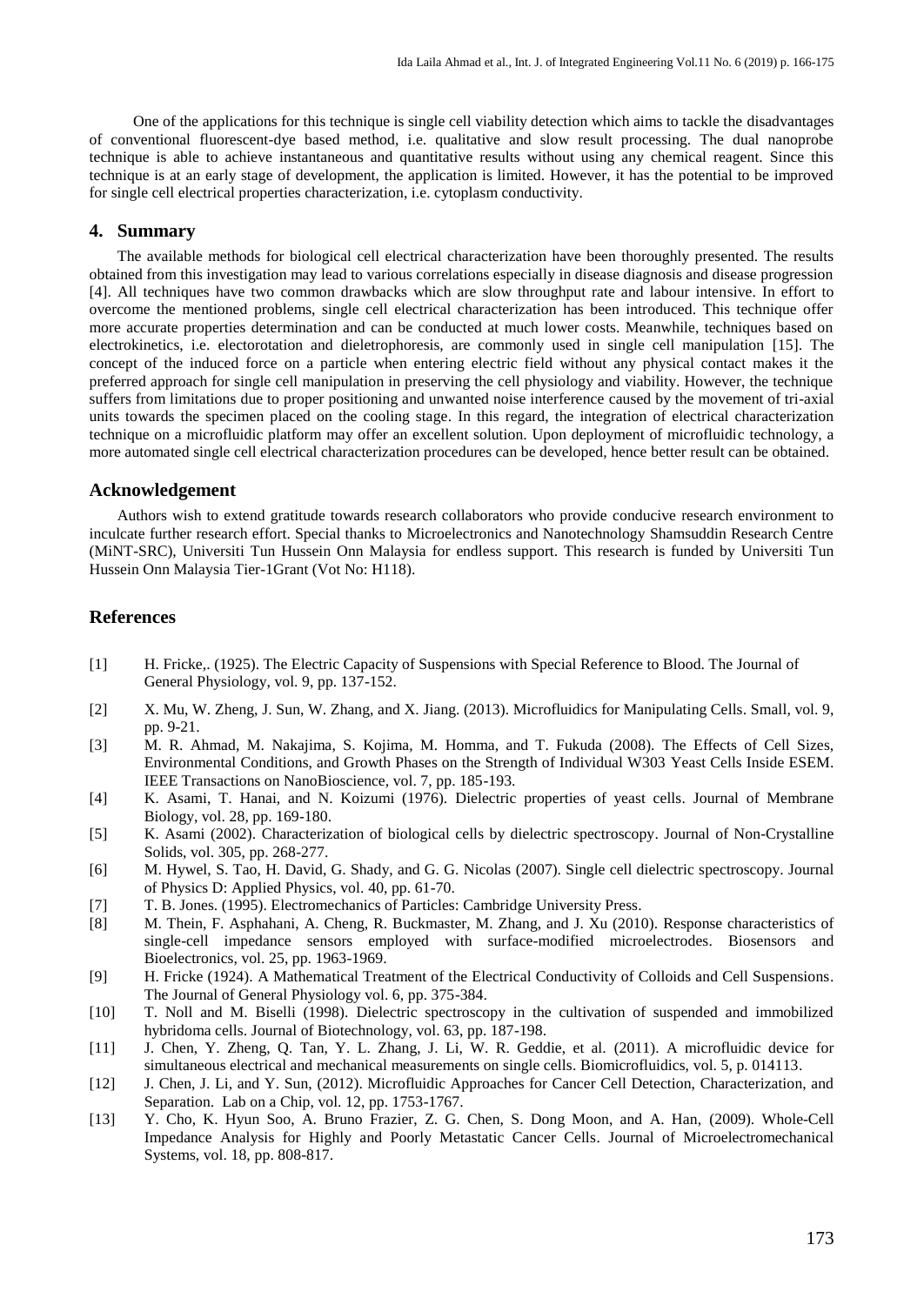- [14] R. Hölzel (1997). Electrorotation of Single Yeast Cells at Frequencies Between 100 Hz and 1.6 GHz. Biophysical Journal, vol. 73, pp. 1103–1109.
- [15] C. Dalton, A. D. Goater, J. P. H. Burt, and H. V. Smith (2004). Analysis of parasites by electrorotation. Journal of Applied Microbiology, vol. 96, pp. 24-32.
- [16] G. Fuhr and P. I. Kuzmin (1986). Behavior of Cells in Rotating Electric Fields with Account to Surface Charges and Cell Structures. Biophysical Journal, vol. 50, pp. 789-795.
- [17] Y. Huang, R. Holzel, R. Pethig, and B. W. Xiao (1992). Differences in the AC electrodynamics of viable and non-viable yeast cells determined through combined dielectrophoresis and electrorotation studies. Physics in Medicine and Biology, vol. 37, p. 1499.
- [18] J. Gimsa, T. Müller, T. Schnelle, and G. Fuhr (1996). Dielectric spectroscopy of single human erythrocytes at physiological ionic strength: dispersion of the cytoplasm. Biophysical Journal, vol. 71, pp. 495-506.
- [19] J. P. Huang and K. W. Yu (2002). First-principles approach to electrorotation assay. Journal of Physics: Condensed Matter, vol. 14, p. 1213.
- [20] M. Sancho, G. Martínez, and C. Martín (2003). Accurate dielectric modelling of shelled particles and cells. Journal of Electrostatics, vol. 57, pp. 143-156.
- [21] P. R. C. Gascoyne, F. F. Becker, and X. B. Wang (1995). Numerical analysis of the influence of experimental conditions on the accuracy of dielectric parameters derived from electrorotation measurements. Bioelectrochemistry and Bioenergetics, vol. 36, pp. 115-125.
- [22] S.-I. Han, Y.-D. Joo, and K.-H. Han (2013). An electrorotation technique for measuring the dielectric properties of cells with simultaneous use of negative quadrupolar dielectrophoresis and electrorotation. Analyst, vol. 138, pp. 1529-1537.
- [23] N. G. Green and H. Morgan (1998). Dielectrophoresis of Submicrometer Latex Spheres. 1. Experimental Results," The Journal of Physical Chemistry B, vol. 103, pp. 41-50.
- [24] F. F. Becker, X. B. Wang, Y. Huang, R. Pethig, J. Vykoukal, and P. R. Gascoyne (1995). Separation of human breast cancer cells from blood by differential dielectric affinity. Proceedings of the National Academy of Sciences, vol. 92, pp. 860-864.
- [25] S. K. Mohanty, S. K. Ravula, K. L. Engisch, and A. B. Frazier (2003). A micro system using dielectrophoresis and electrical impedance spectroscopy for cell manipulation and analysis in 12th International Conference onTransducers, Solid-State Sensors, Actuators and Microsystems, pp. 1055-1058.
- [26] R. Pethig (2010). Review Article---Dielectrophoresis: Status of the theory, technology, and applications. Biomicrofluidics, vol. 4, pp. 022811-35.
- [27] Z. Zhu, O. Frey, D. S. Ottoz, F. Rudolf, and A. Hierlemann (2012). Microfluidic single-cell cultivation chip with controllable immobilization and selective release of yeast cells. Lab on a Chip, vol. 12, pp. 906-915.
- [28] P. R. C. Gascoyne and J. Vykoukal (2002). Particle separation by dielectrophoresis. Electrophoresis, vol. 23, pp. 1973-1983.
- [29] K. G. Klemic, J. F. Klemic, M. A. Reed, and F. J. Sigworth (2002). Micromolded PDMS planar electrode allows patch clamp electrical recordings from cells. Biosensors and Bioelectronics, vol. 17, pp. 597-604.
- [30] A. Stett, V. Bucher, C. Burkhardt, U. Weber, and W. Nisch (2003). Patch-clamping of primary cardiac cells with micro-openings in polyimide films. Medical and Biological Engineering and Computing, vol. 41, pp. 233-240.
- [31] S. Pandey, R. Mehrotra, S. Wykosky, and M. H. White (2004). Characterization of a MEMS BioChip for planar patch-clamp recording. Solid-State Electronics, vol. 48, pp. 2061-2066.
- [32] R. Pantoja, J. M. Nagarah, D. M. Starace, N. A. Melosh, R. Blunck, F. Bezanilla, et al., (2004). Silicon chipbased patch-clamp electrodes integrated with PDMS microfluidics. Biosensors and Bioelectronics, vol. 20, pp. 509-517.
- [33] C. Ionescu-Zanetti, R. M. Shaw, J. Seo, Y.-N. Jan, L. Y. Jan, and L. P. Lee (2005). Mammalian electrophysiology on a microfluidic platform. Proceedings of the National Academy of Sciences of the United States of America, vol. 102, pp. 9112-9117.
- [34] C. Chen and A. Folch, (2006). A high-performance elastomeric patch clamp chip. Lab on a Chip, vol. 6, pp. 1338-1345.
- [35] B. Matthews and J. W. Judy (2006). Design and fabrication of a micromachined planar patch-clamp substrate with integrated microfluidics for single-cell measurements. Journal of Microelectromechanical Systems, vol. 15, pp. 214-222.
- [36] W.-L. Ong, J.-S. Kee, A. Ajay, N. Ranganathan, K.-C. Tang, and L. Yobas (2006). Buried microfluidic channel for integrated patch-clamping assay. Applied Physics Letters, vol. 89, p. 093902.
- [37] T. Lehnert, D. M. T. Nguyen, L. Baldi, and M. A. M. Gijs (2007). Glass reflow on 3-dimensional microapertures for electrophysiological measurements on-chip. Microfluidics and Nanofluidics, vol. 3, pp. 109-117.
- [38] S. Li and L. Lin (2007). A single cell electrophysiological analysis device with embedded electrode. Sensors and Actuators A: Physical, vol. 134, pp. 20-26.